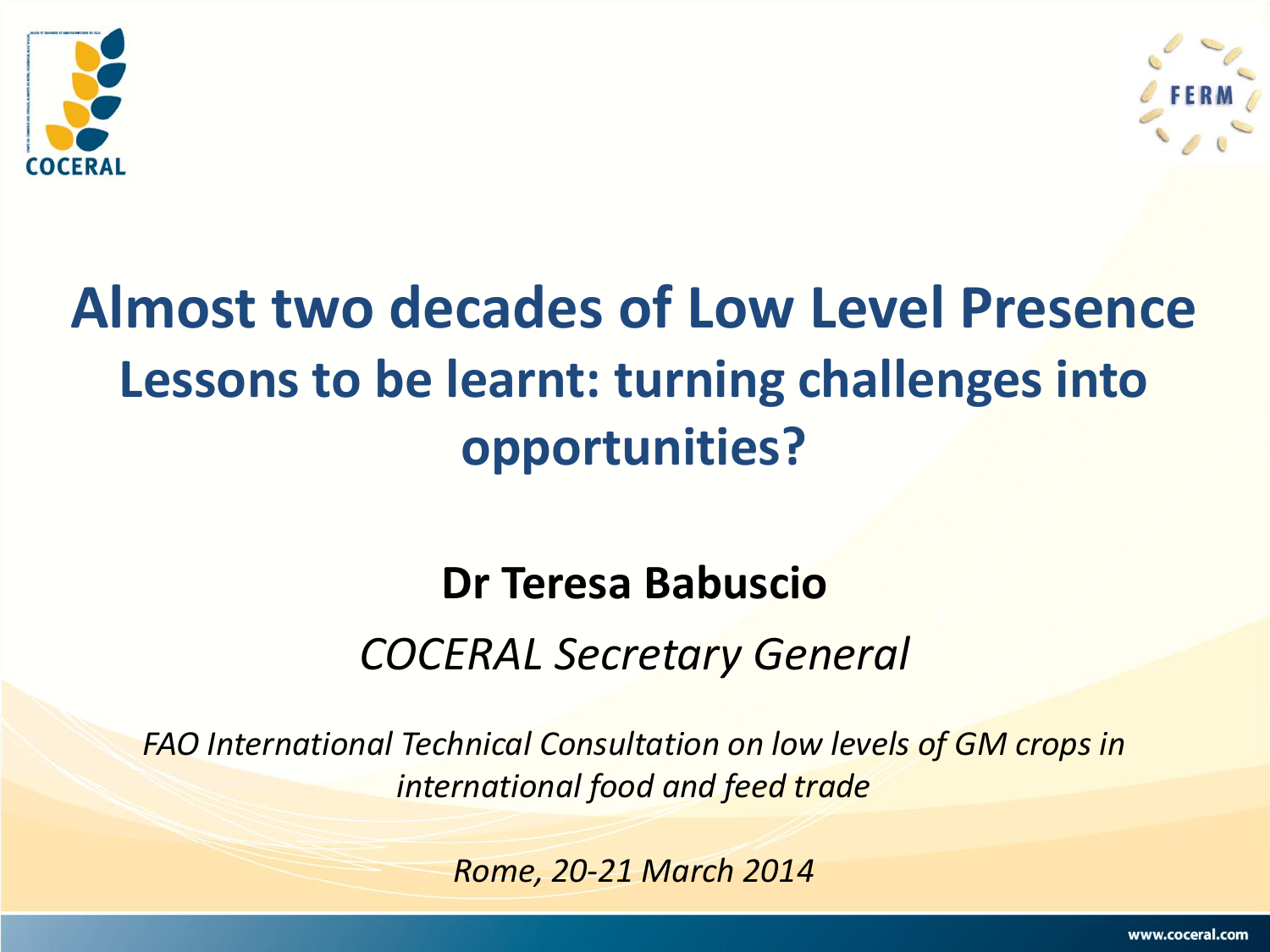

**EU association representing the trade with cereals, oilseeds, rice, feedstuffs, olive oil and agrosupply**

**Grain merchants, storers and/or international traders**

**30 Member Associations 19 EU countries 1 Associated in Switzerland 2700 companies**

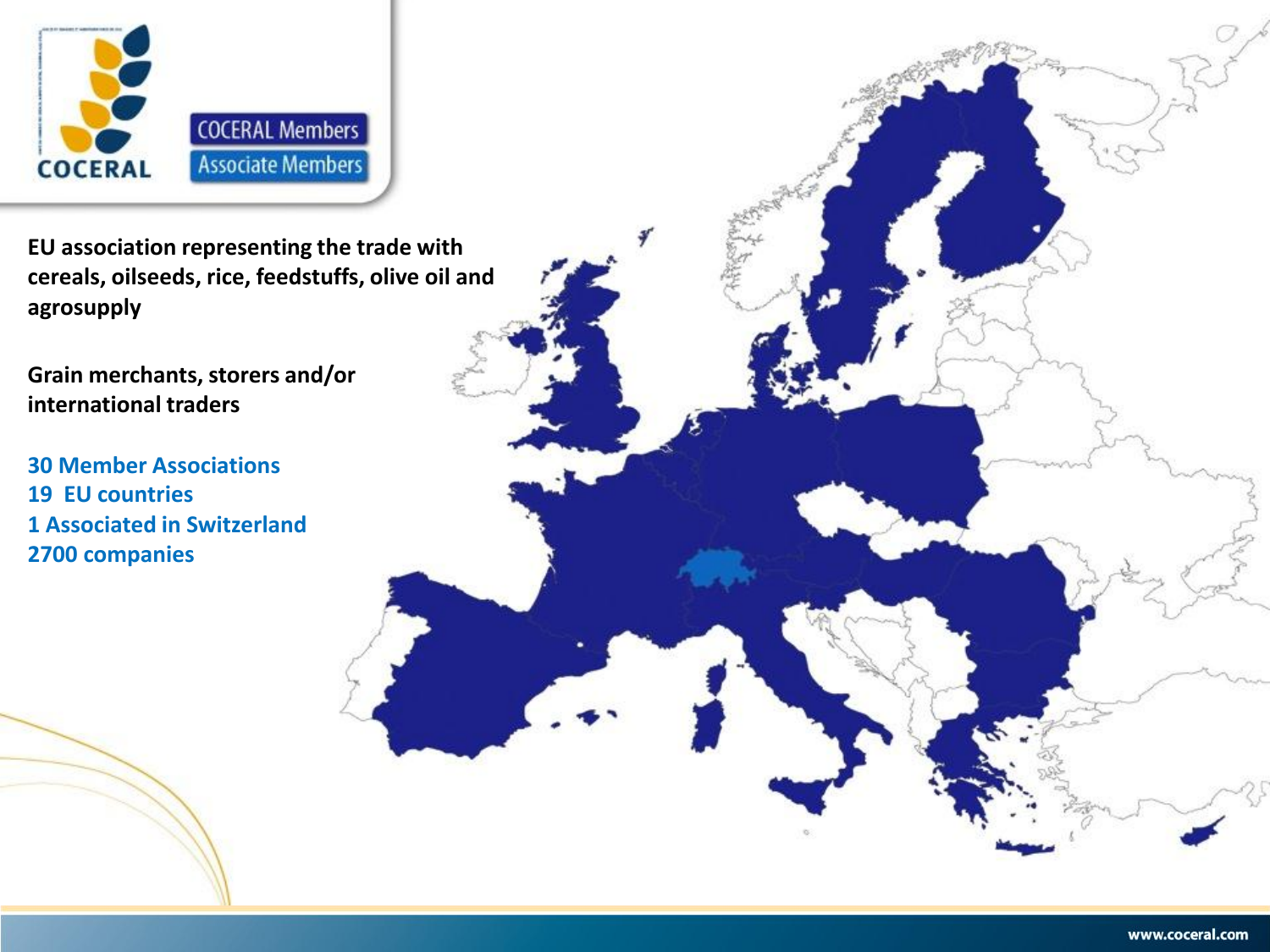## **The role of trade**

Global sourcing of agricultural commodities to meet food, feed and industrial needs **COCERAL** 

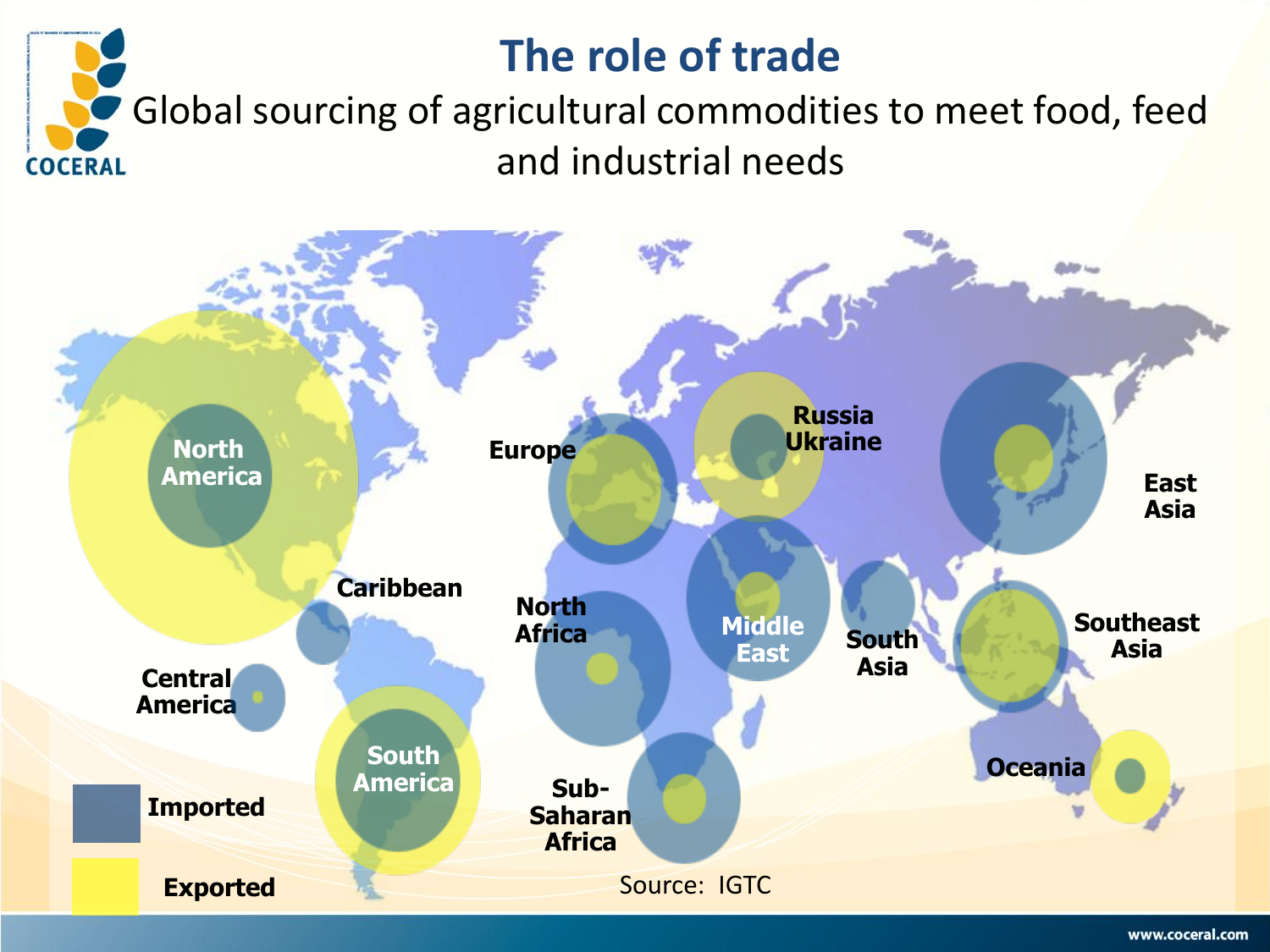

# **Production and trade: to double by 2050**

#### 2.5 BMT Global Production



**TOMORROW**: An estimated **600 million metric tons** of grains & oilseeds from areas of surplus – about **15 %** of total production – will be transformed & delivered for consumer needs.

**TODAY**: Roughly **300 million metric tons** – about 12 % of total demand – enter into world cereal & oilseed trade

> 4.0 BMT Global Production



Source: Bruinsma, Jell. "The Resource Outlook to 2050"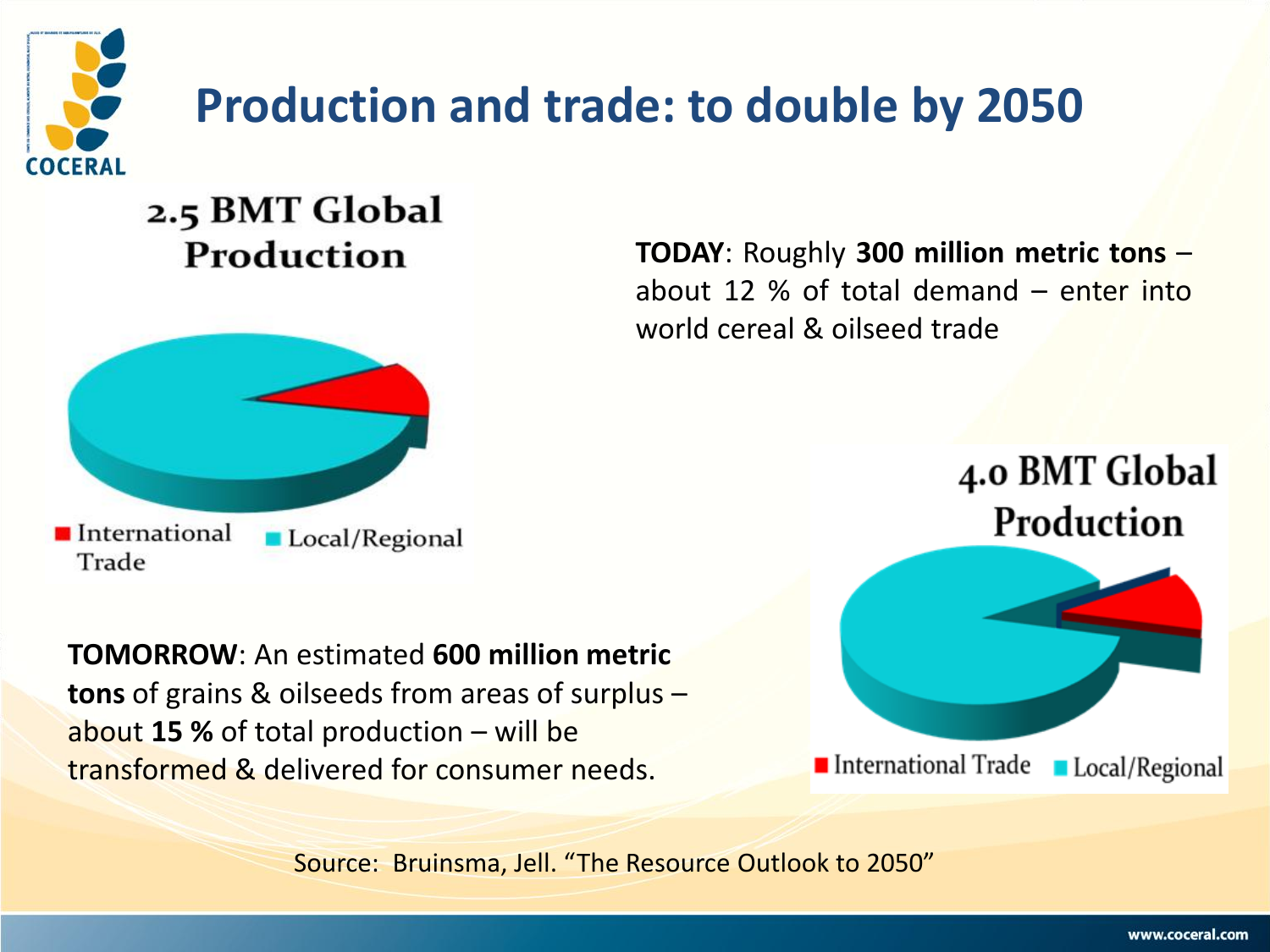

## **Grain trade challenges and food security impact**

The evolving use of biotechnology and the divergent regulatory approaches to managing GM crops severely complicates the international trade, threatens economic, social and political implications to importing and exporting countries and global food security in general

> **Importing country: "zero tolerance" policy on GM**

**Exporting countries increasing GM commercialization**

**High risk of finding low level of GMOs in imported commodities**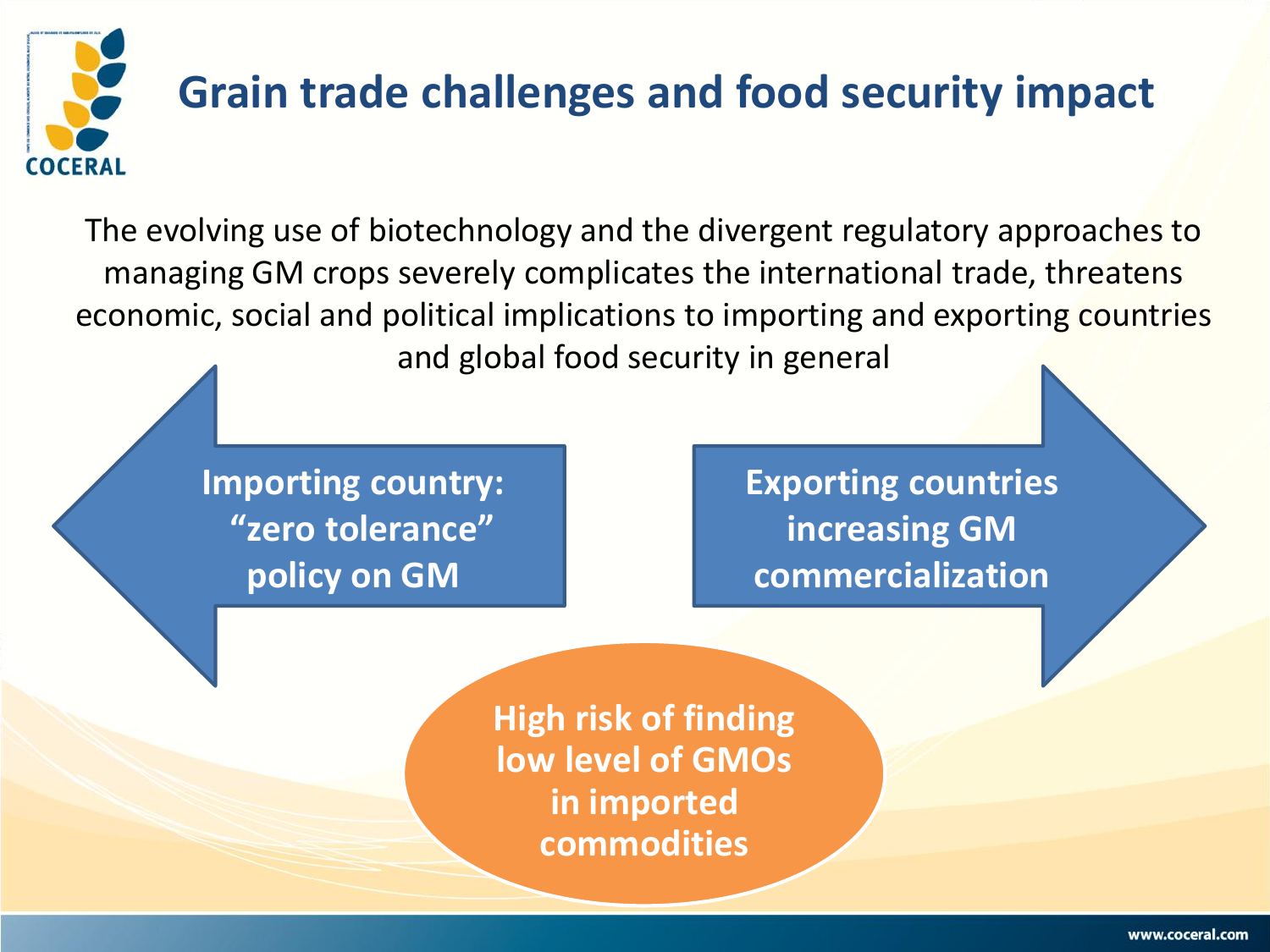

# **Policies must reflect differences in food safety risk** *LLP is a non-tariff barrier. Safety is not at stake*



**Low Level Presence (LLP)**: low levels of recombinant DNA plant materials that have passed a food safety assessment according to Codex guideline for the conduct of food safety assessment of foods derived from recombinant-DNA plants (CAC/GL 45-2003) in one or more countries but may on occasion be present in food in importing countries in which the safety of the relevant recombinant-DNA plants has not yet been determined.



**Adventitious Presence (AP)**: unintentional presence of GMOs that have never been approved anyplace on the basis of the Codex international guidelines for food safety assessment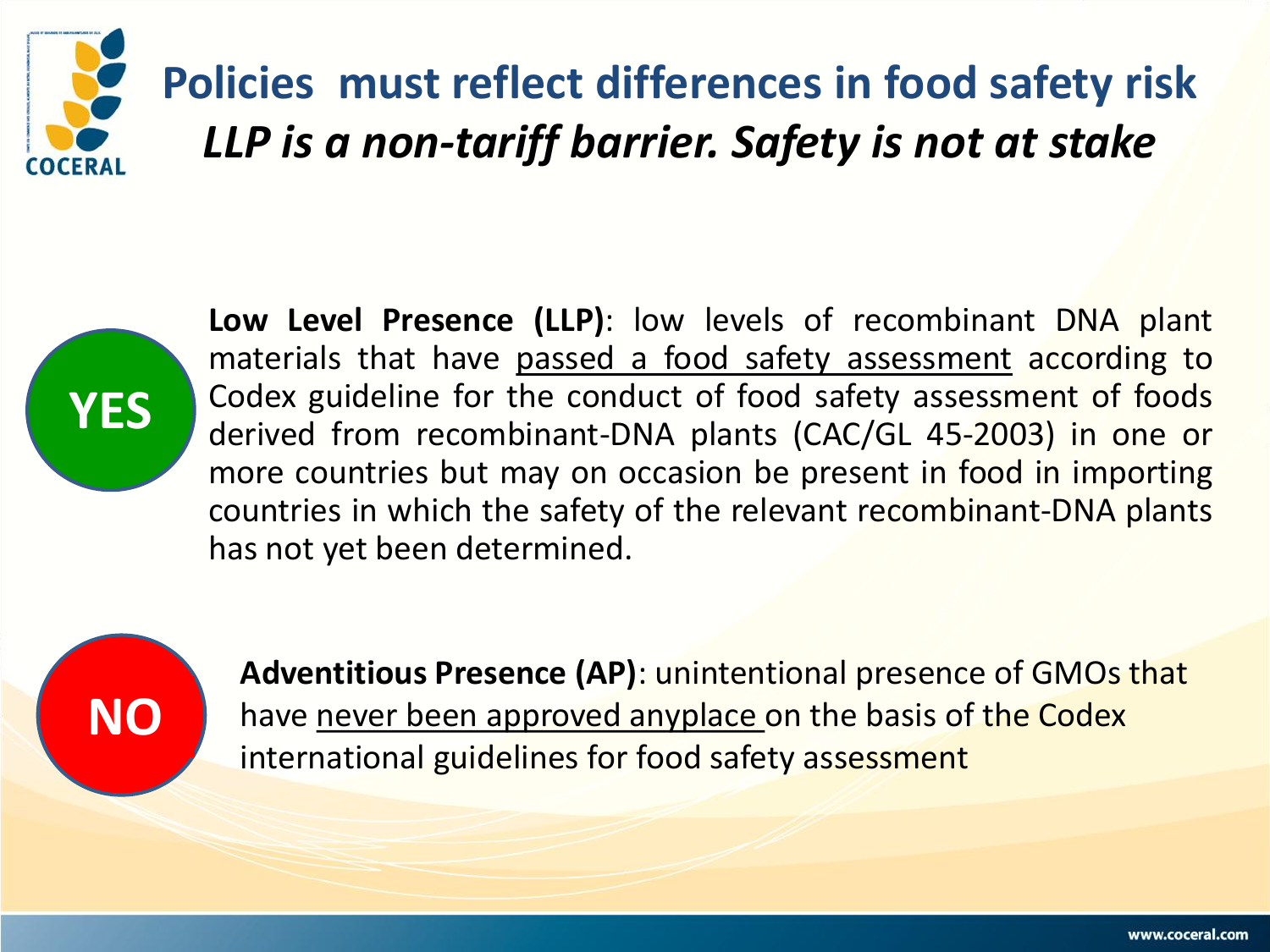



#### **Almost two decades of enduring threats to the supply**

| <b>Commodity</b> | <b>Source</b>                             | <b>GM traits</b>                                                  | Year    | <b>Origin</b>           |
|------------------|-------------------------------------------|-------------------------------------------------------------------|---------|-------------------------|
| <b>Maize</b>     | LLP from discontinued<br>authorization    | <b>GA 21</b>                                                      | 2007/08 | Argentina               |
| Soybean          | LLP from<br>asynchronous<br>authorization | LibertyLink, Roundup<br>Ready 2, MON 88017,<br>MIR 604 and others | 2008/09 | <b>North</b><br>America |
| <b>Maize</b>     | LLP from<br>asynchronous<br>authorization | Herculex RW Rootworm,<br>MIR 162 and others                       | 1996    | <b>North</b><br>America |
| Linseed          | LLP from<br>asymmetric<br>authorization   | <b>CDC Triffid</b>                                                | 2009/10 | Canada                  |
| <b>Rice</b>      | LLP from asymmetric<br>authorization      | LLRICE601, LLRICE06 and<br>LLRICE62                               | 2006/07 | <b>US</b>               |
| <b>Maize</b>     | <b>AP</b>                                 | <b>BT 10</b>                                                      | 2005/06 | <b>US</b>               |
| <b>Rice</b>      | <b>AP</b>                                 | Kefeng 6, KMD, others                                             | 2006/07 | Asian<br>countries      |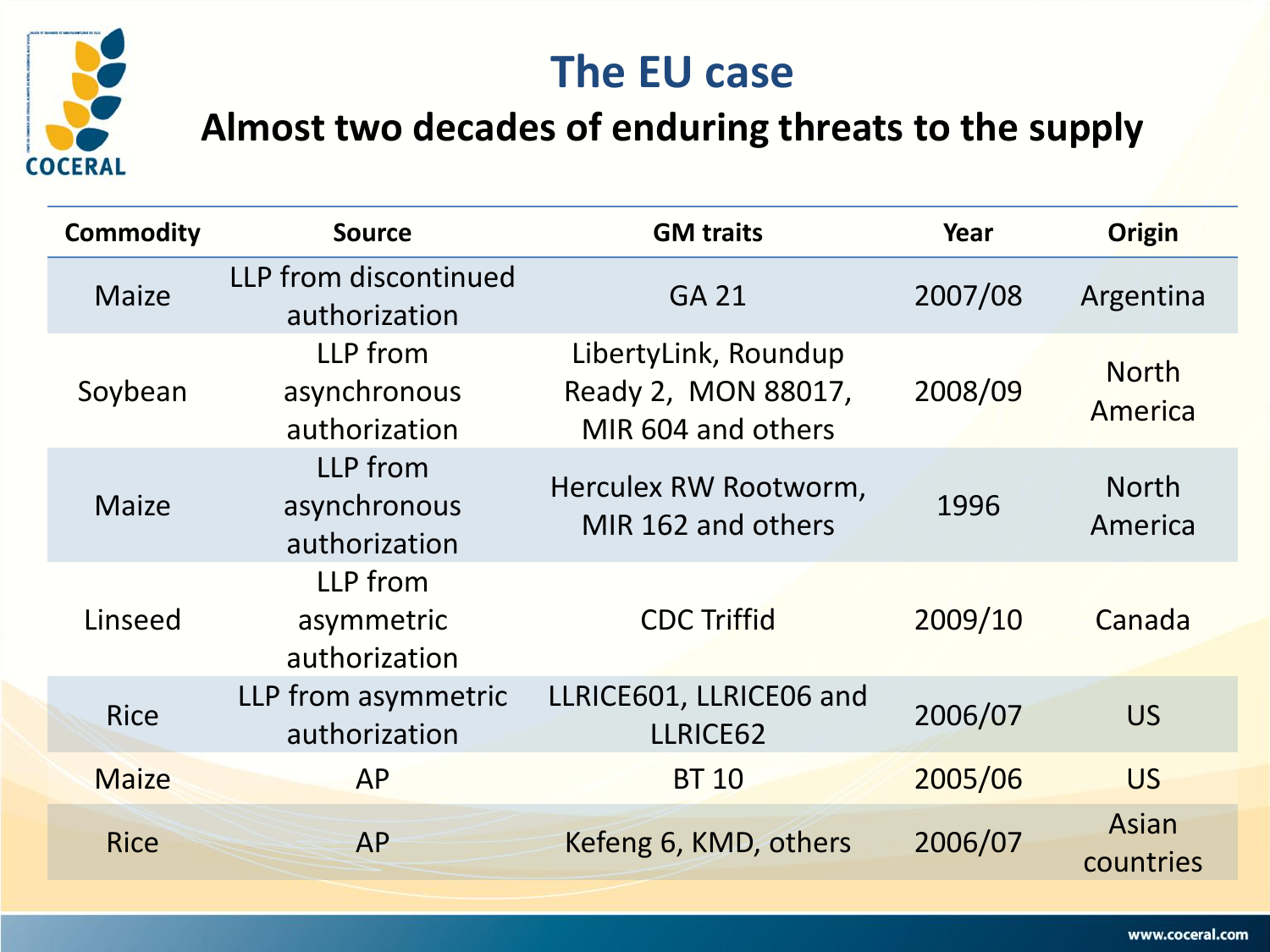

## **Why LLP is a trade issue**

- **Once a GM event is authorized in one or more countries it takes only a matter of time for trace levels to be detected in commercial channels:**
	- Zero thresholds: GM needs to receive full domestic authorization before being accepted
	- Asynchronous authorizations: full synchronization is difficult to be achieved

### **"Zero thresholds" are impossible to achieve**

No bulk handling system, no channeling system, no IP system can attain zero thresholds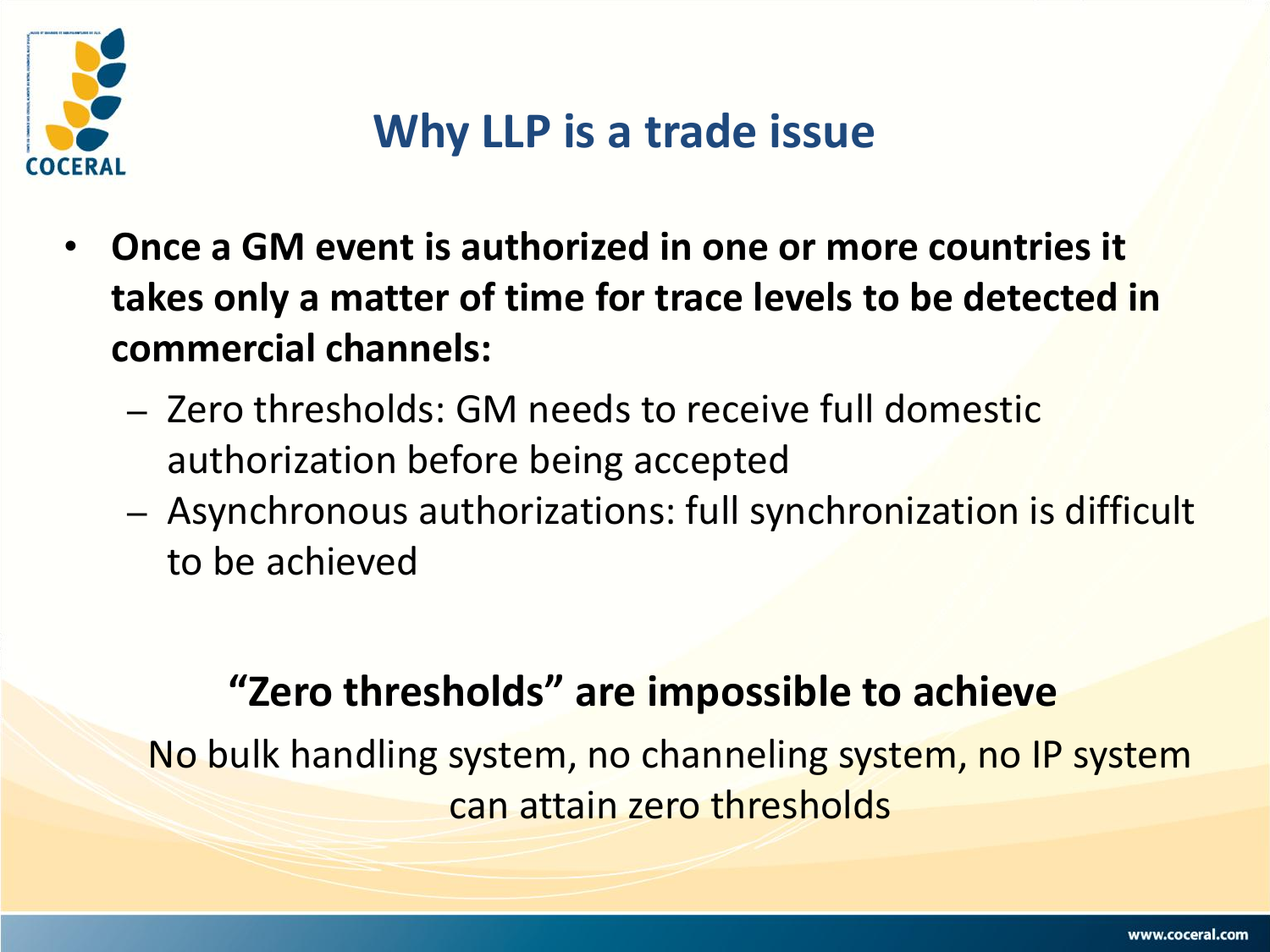

## **EU import of Corn Gluten Feed (CGF) and Dry Distiller's Grains (DDGS) from the US in tons** *LLP brings enduring trade flows disruptions*

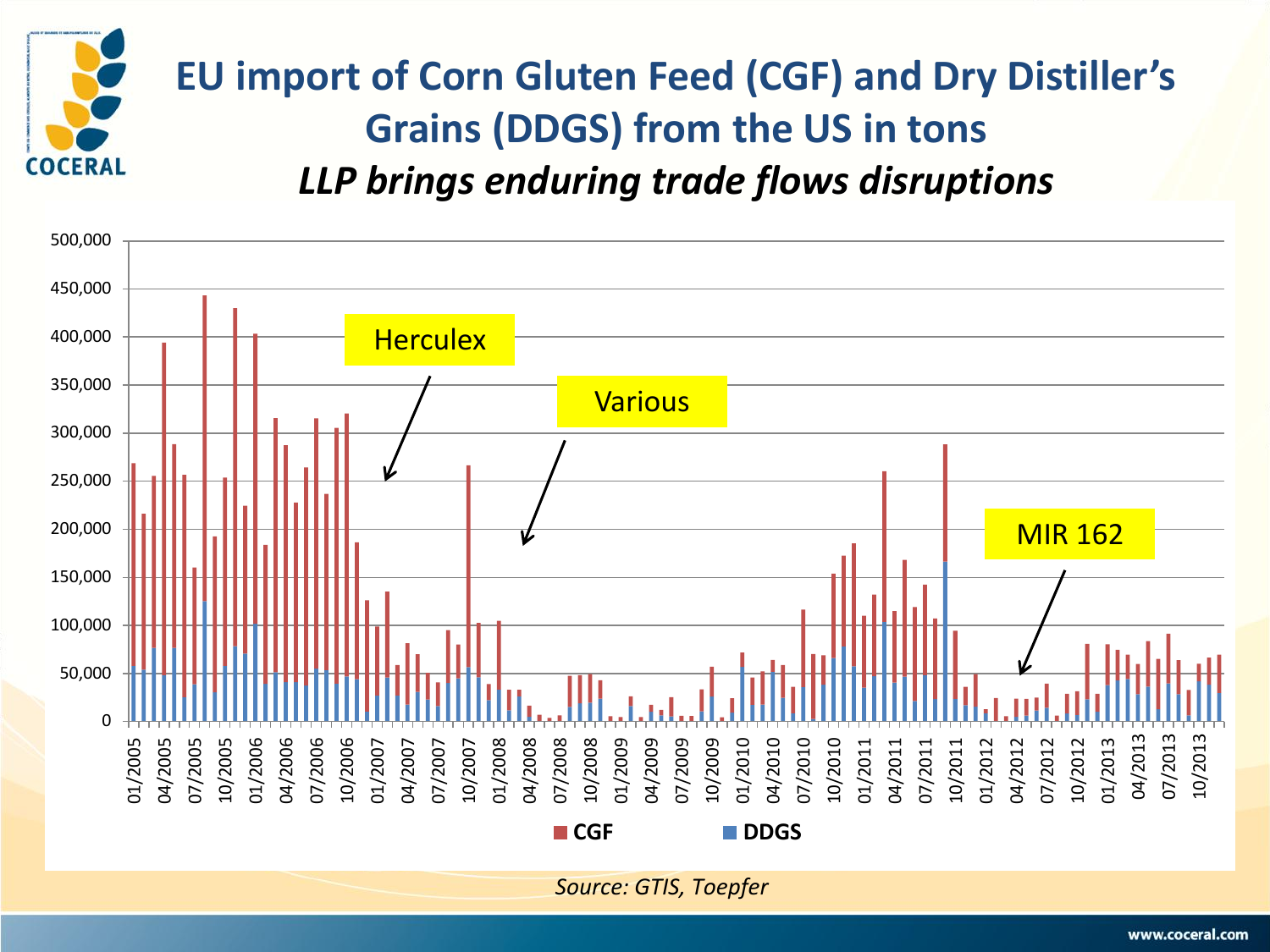

## **EU import of Soybean from the US in tons** *LLP brings enduring trade flows disruptions*



*Source: GTIS*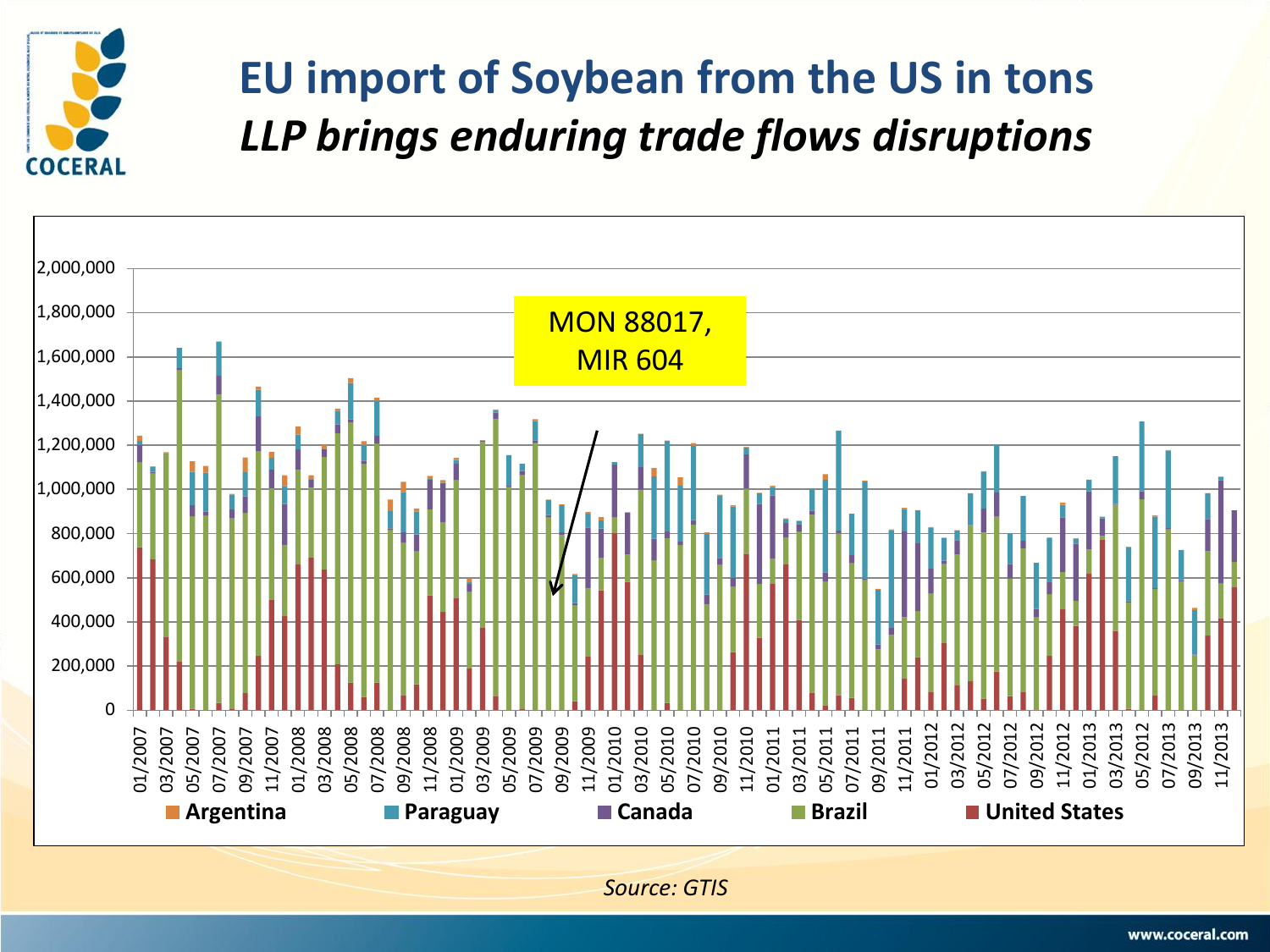

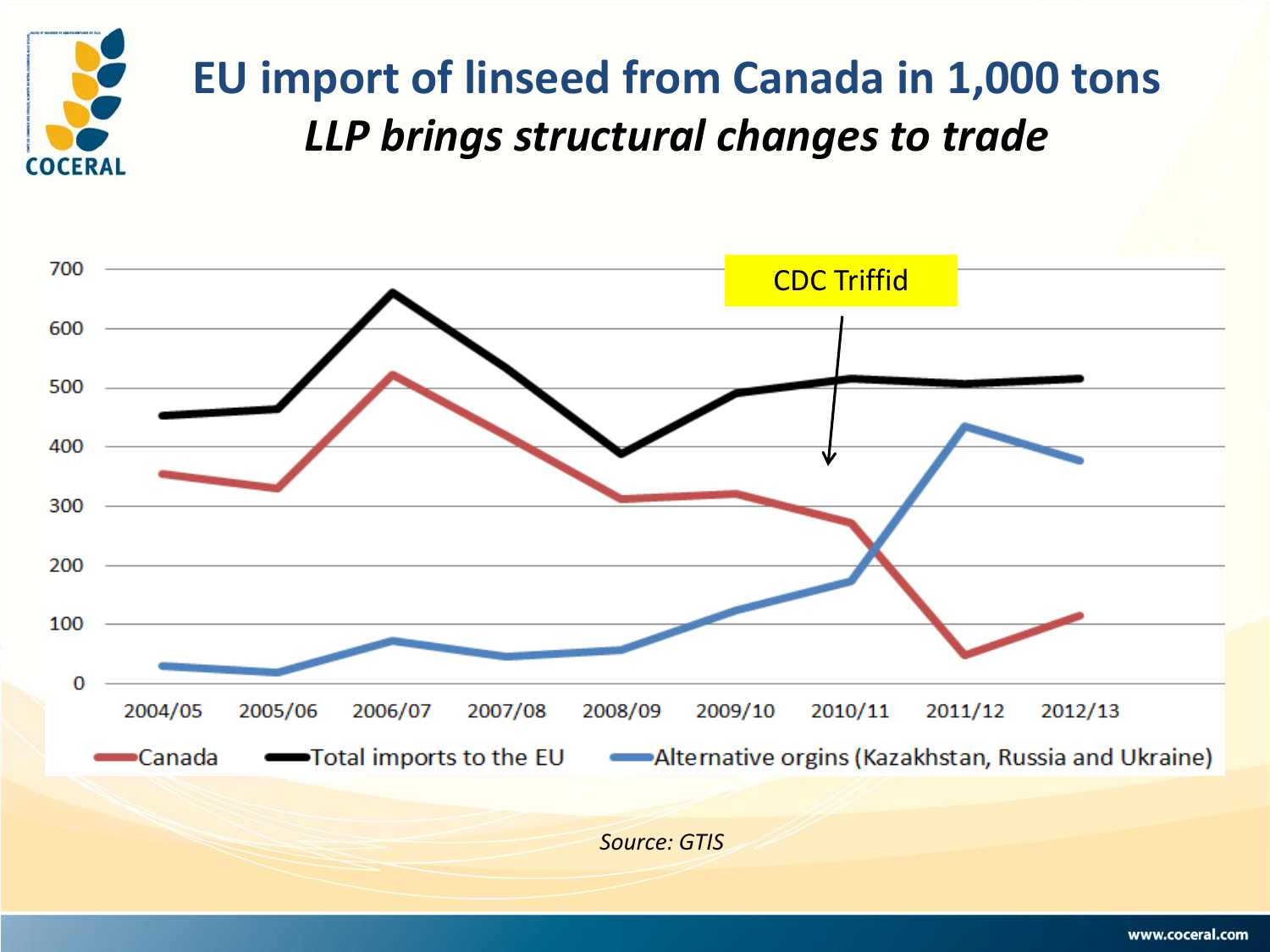

## **EU import of maize from US in mln tons**  *LLP brings structural changes to trade*

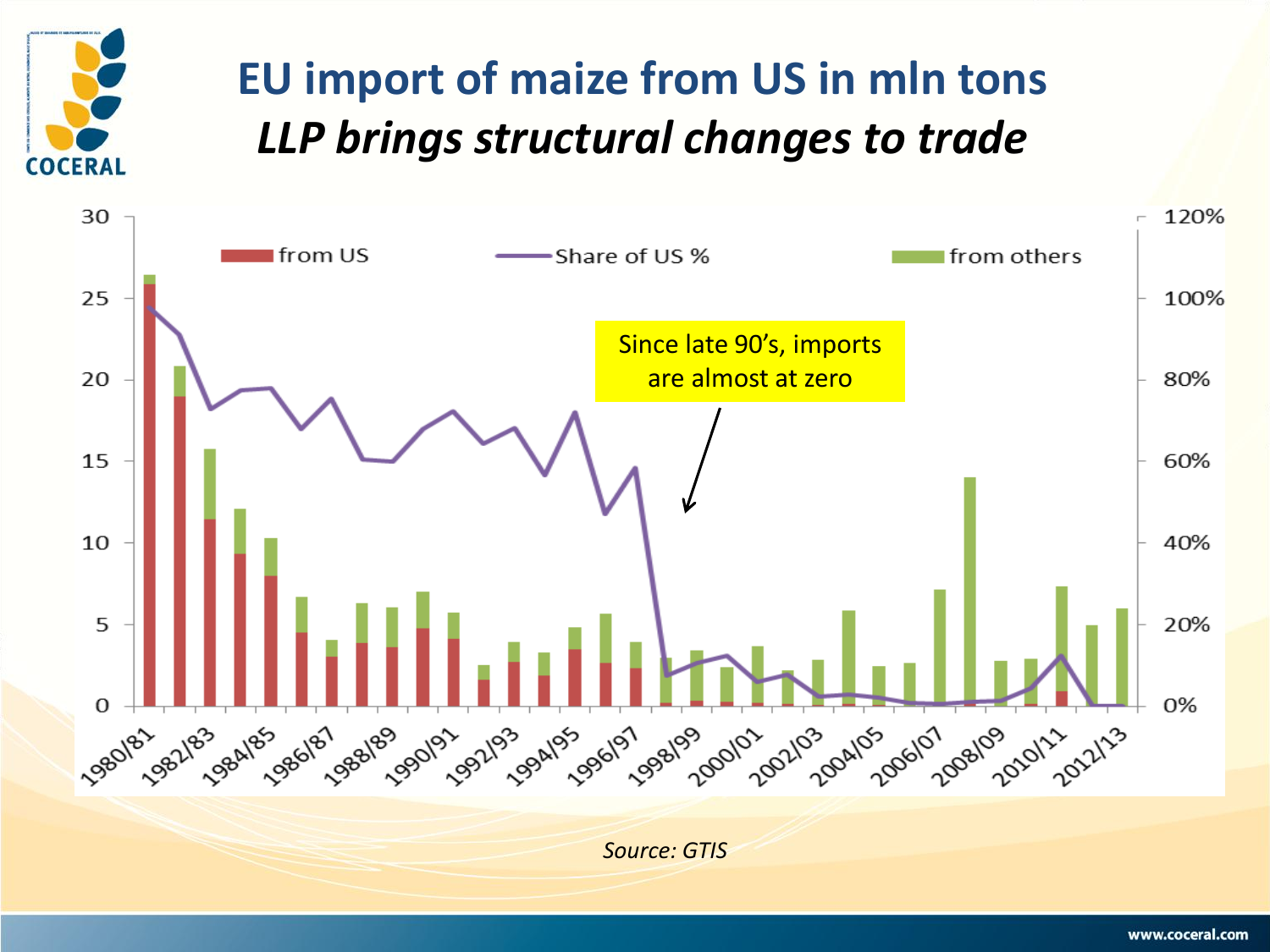

# **EU import of rice from US in tons**  *LLP brings structural changes to trade*

**EU import of US origin husked rice (2003-2013)**



*Source: Eurostat*

**Imports (t)**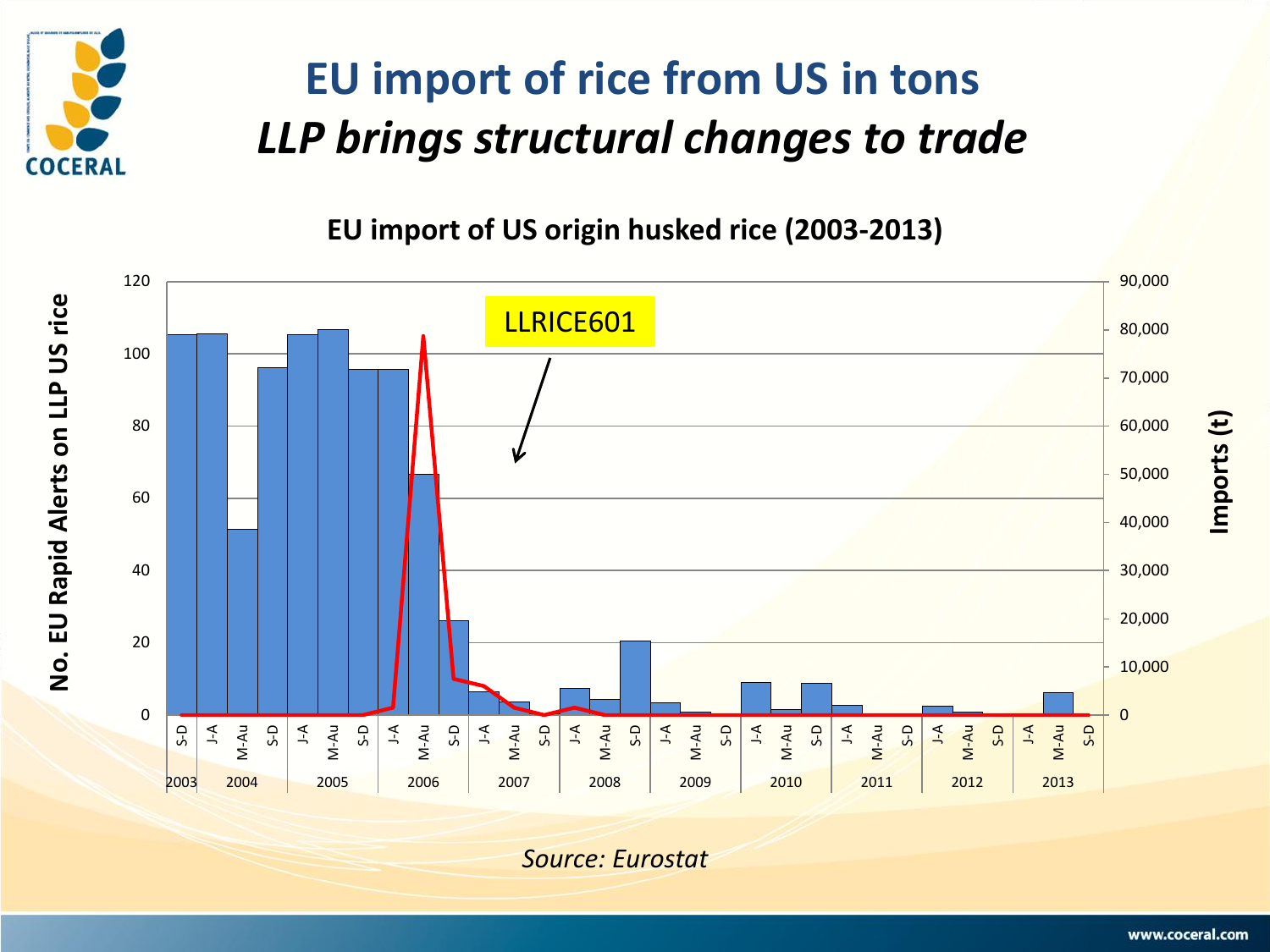

*How to move forward?*

**International Statement on Low Level Presence, Vancouver 2012**

- **a. Reducing asynchronous approvals** the most effective way of reducing trade disruptions due to LLP.
- b. Immediate **need to address the risk to trade arising from LLP** occurrences, a risk that impacts importing and exporting countries alike, and global food security in general.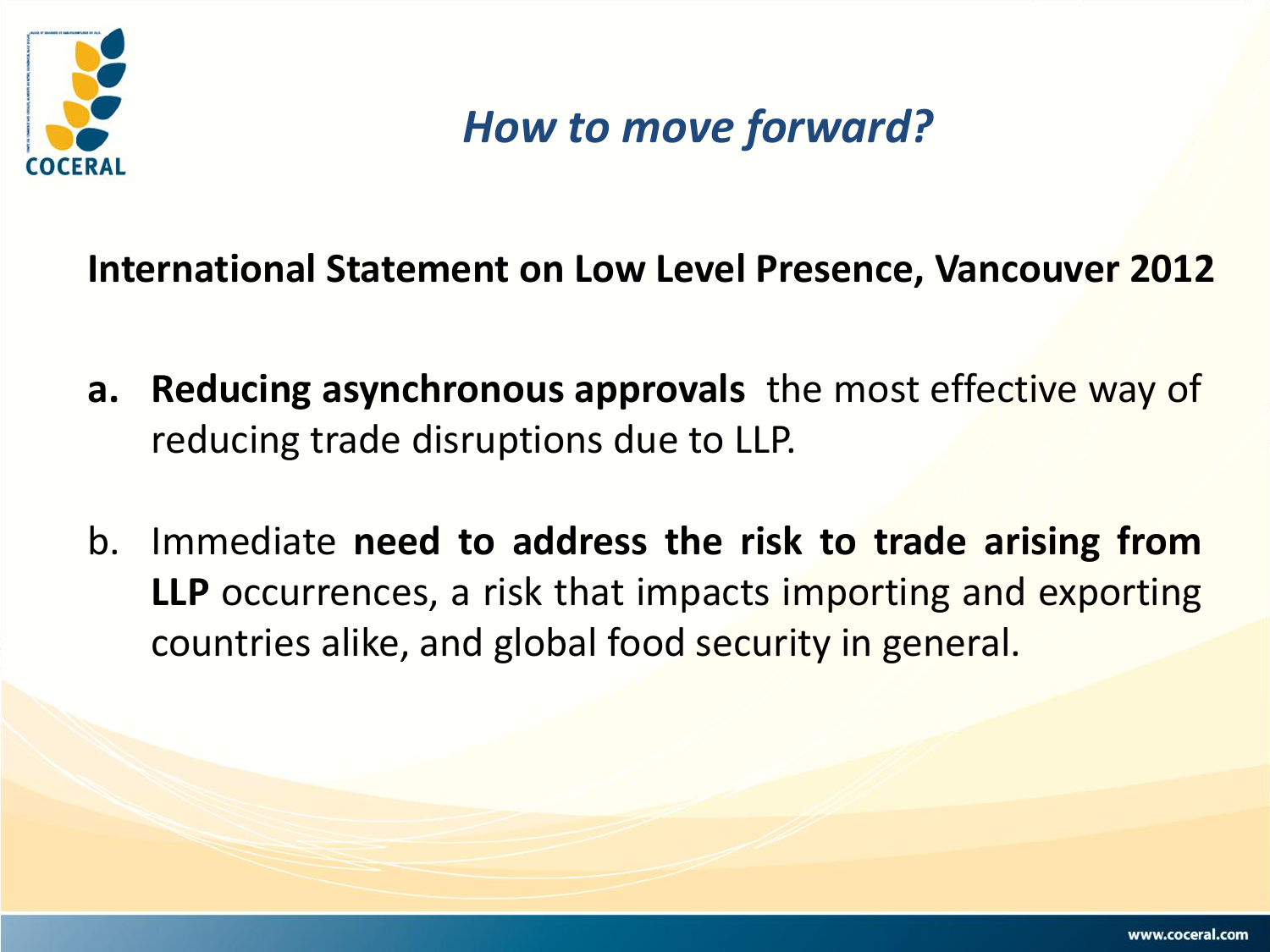

### **Long-lasting policies for the management of LLP A need for trade and supply**

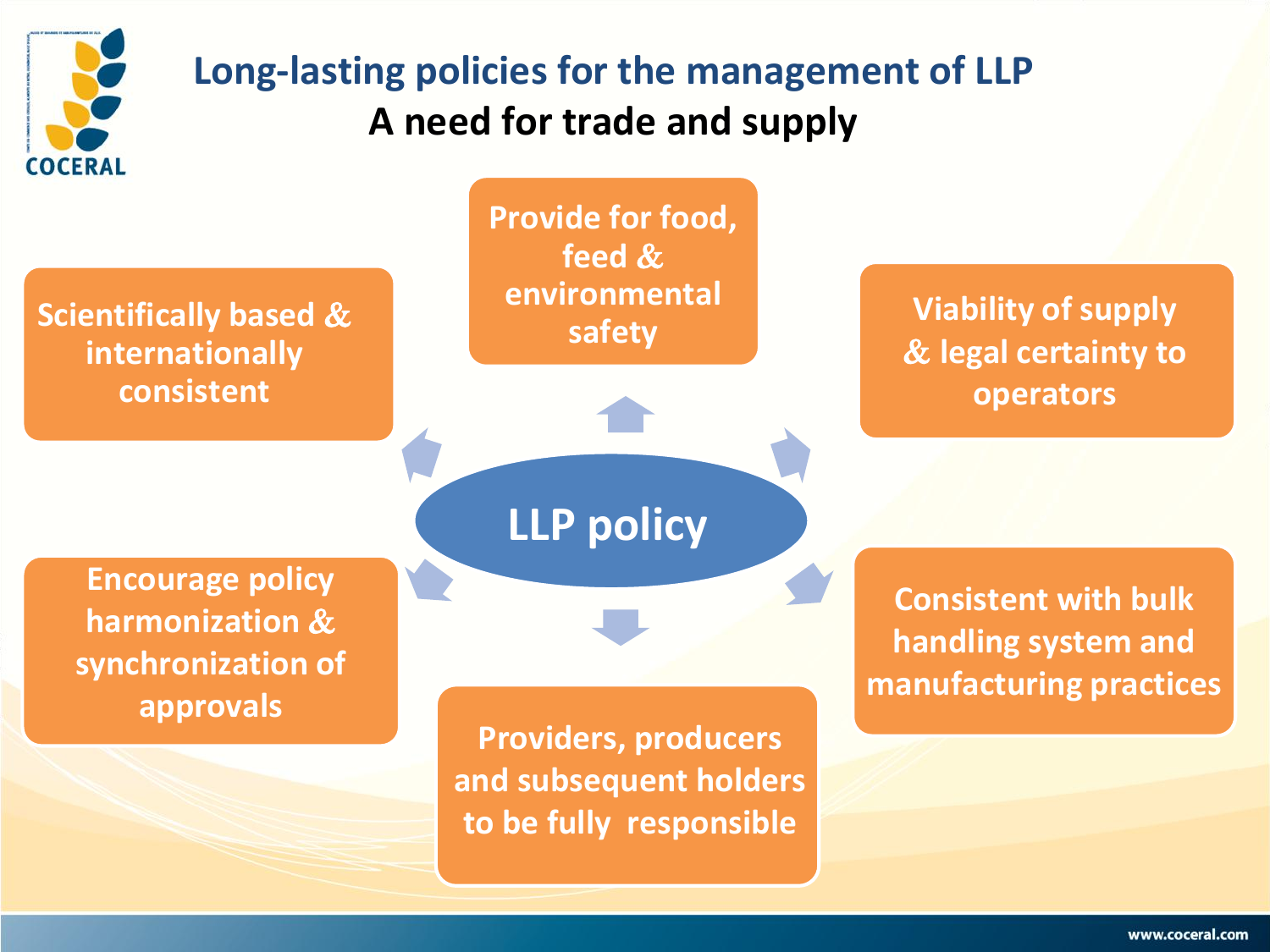

**Long-lasting policies for the management of LLP A need for trade and supply**

#### **LLP policy must cover:**

- a. All food and feed domestically produced and imported
- b. All GM products fully authorized by one or more exporting countries based on the plant Codex risk assessment guidelines
- c. In the importing countries, all GM products that:
	- i. Went through a LLP Codex risk assessment and resulted in **no risks to human and animal heal at low levels**
	- ii. Were assigned an LLP marketing threshold

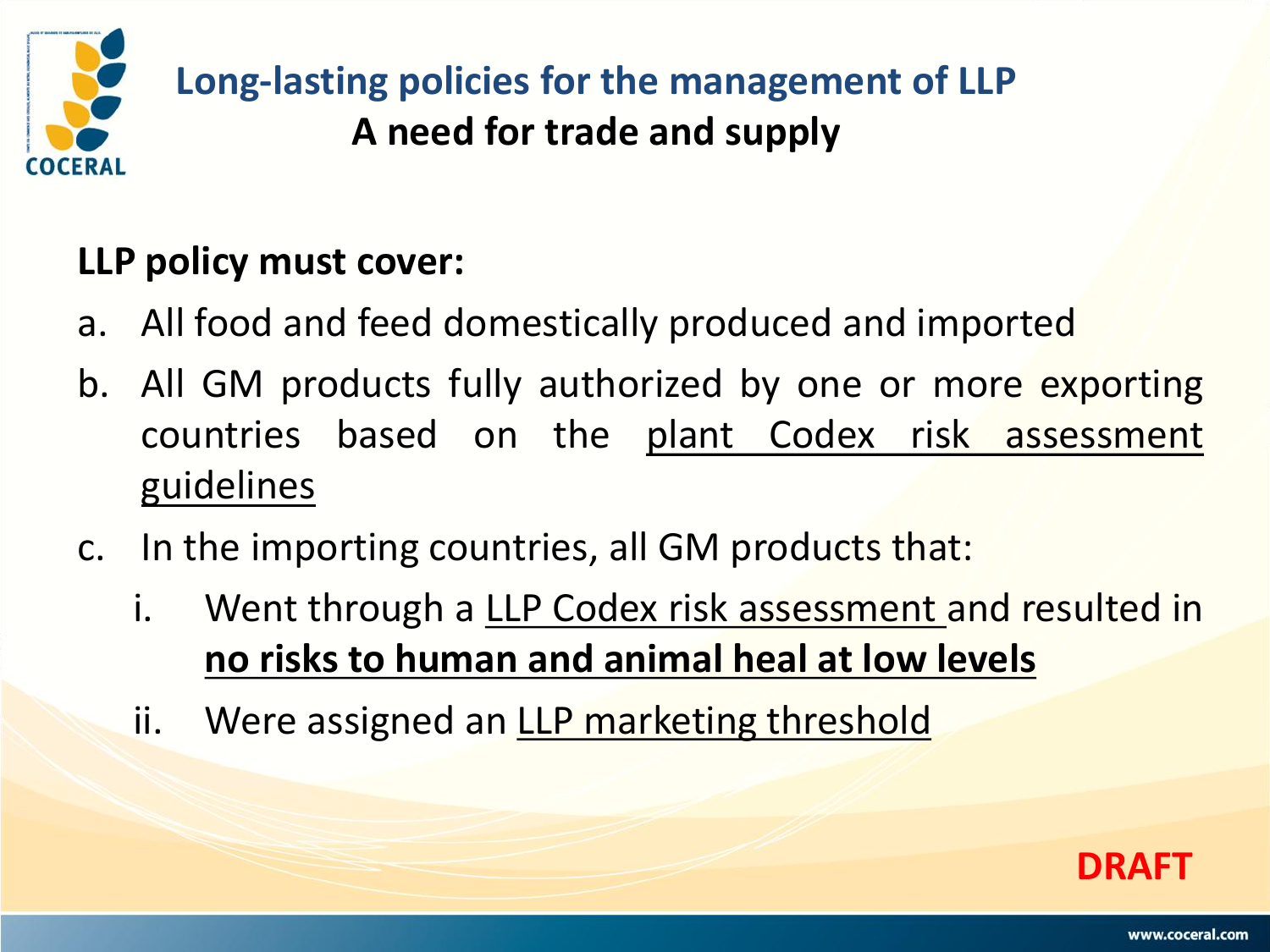

#### **Conclusions**

## *Low Level Presence*

*An international approach to a global issue is needed*

- Exporting and importing countries to work together to find global and practical strategies for the management of LLP and reduction of asynchronous GM authorizations
- Regulatory cooperation instead of "too much ado"
- Domestic long-lasting approaches on LLP policy based on international recognized food safety standards and mechanism:
	- to continue moving goods from areas of surplus to areas of deficit
	- to ensure availability of agricultural commodities at affordable prices
	- to provide legal certainty for business operators